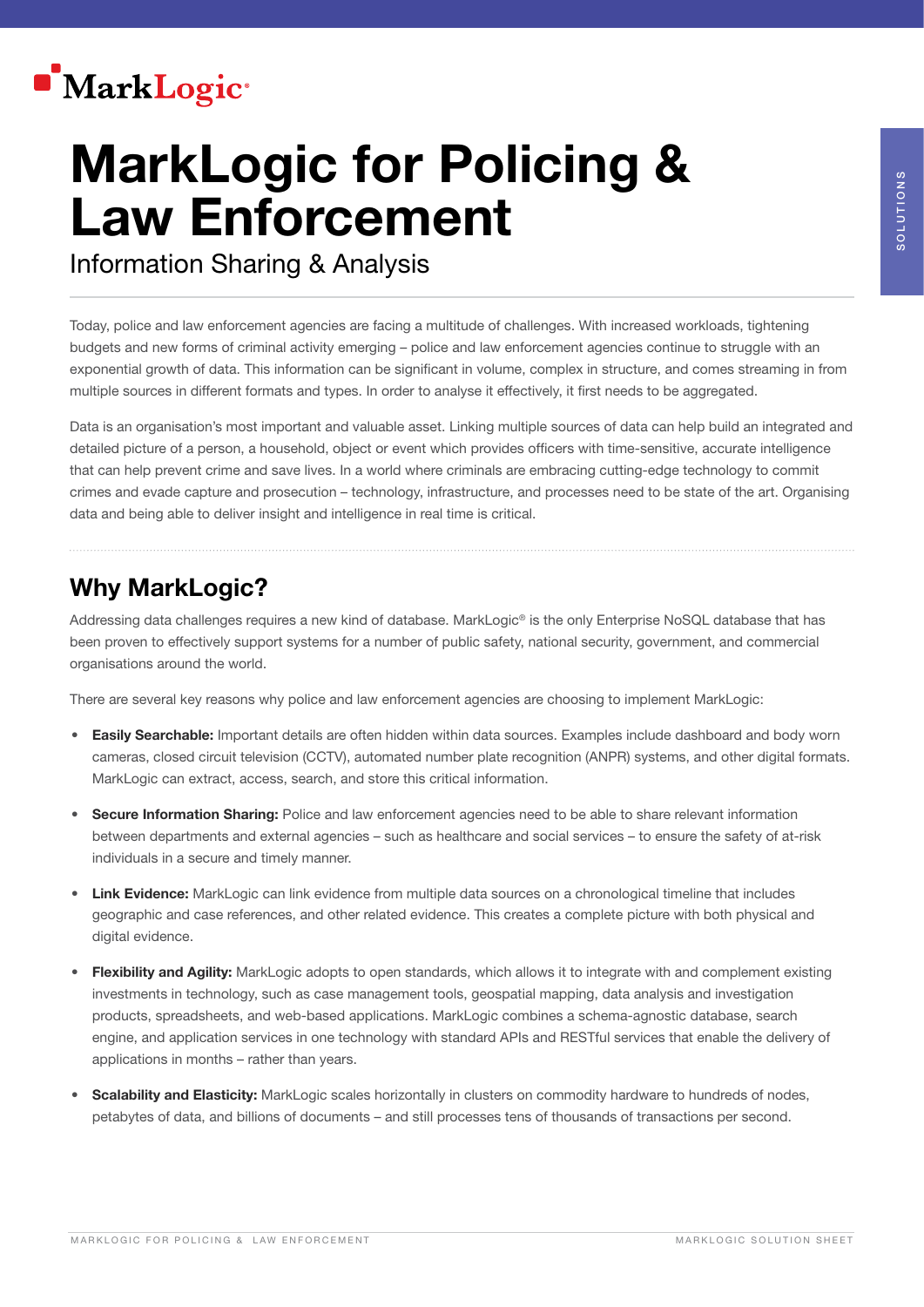## MarkLogic<sup>®</sup>

These capabilities define why MarkLogic is rapidly becoming the enterprise database of choice in modern, evidence-based policing and intelligence activities. Despite existing investments in traditional relational database technology, the adoption of MarkLogic is driven by complex data integration and search challenges.

## Using MarkLogic for Policing

#### Improving Operational Efficiency: The Operational Data Hub

Police forces face constant budget pressure while trying to improve operational efficiency. Against this backdrop we are seeing may police forces merge and consolidate back office functions - which can be complex, time consuming and expensive. MarkLogic streamlines the integration of data across business and operational systems and allows the user to quantify efficiency and savings.

Challenges like these are addressed by deploying the MarkLogic Enterprise NoSQL platform as an Operational Data Hub which uses a flexible data model to bring together multiple data sources, while maintaining operational capability. Leveraging open standards, the Operational Data Hub solution provides a holistic, 360-degree view of all combined data from new and legacy applications to further create applications on top of one common database.



An example of the MarkLogic Operational Data Hub supporting multiple data-driven applications for intelligence and safeguarding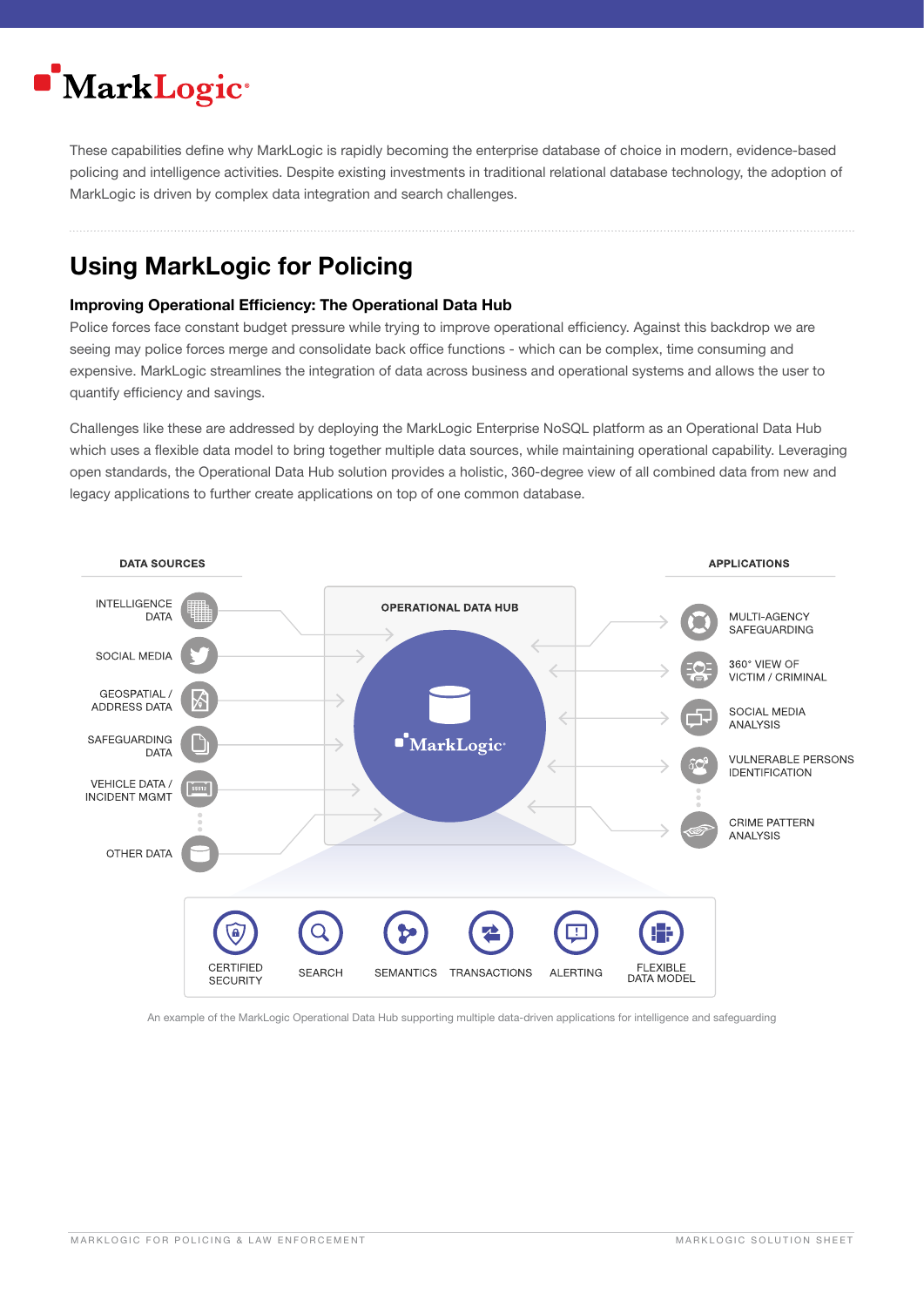

#### Countering Terrorism and Organised Crime: Intelligence-Led Policing

Terrorists and organised crime syndicates are adopting increasingly sophisticated techniques to conduct criminal activities and evade detection. Intelligence sharing between departments and external agencies is challenging. Failure to share information on a timely basis could have damaging consequences for citizens and police officers.

Using the data from the Operational Data Hub and leveraging the power of semantics to link data, MarkLogic allows officers, analysts and case workers to build a holistic real-time picture of a person, object, location and event (POLE) and their relationship and relevance to each other. This provides officers with critical insight that can lead to faster and more informed decision making and better outcomes.



An Intelligence application running on MarkLogic which uses semantics to link data together into a 360-degree view

#### Effective and Timely Safeguarding: Multi-Agency Safeguarding Hub (MASH)

The police are part of a broad network of agencies, including social care, welfare, health and education, who are responsible for the protection of vulnerable children and adults. Unfortunately, and as a consequence of ineffective inter-agency information sharing—there have been a significant number of high profile cases in which late intervention resulted in avoidable loss of life.

MarkLogic is used to create a multi-agency safeguarding solution that brings together disparate data sources to help case officers obtain a more holistic view of an individuals considered at risk. The case officers can make an accurate and informed assessment on when and how to intervene based on history, current situation and a broader set of relevant information. Early intervention protects the vital reputation of law enforcement and more importantly—saves lives.

#### Crisis Management: Real-time Situational Awareness

When dealing with a crisis situation, law enforcement agencies need to be armed with accurate and real-time information in order to act quickly and decisively. Incomplete information can result in sub-optimal decisions which can place the lives of citizens, police officers and the reputation of the agency at risk. Typically, in such situations information comes from and is shared with multiple sources; is significant in volume and complex in nature and is usually fragmented and disconnected. Making sense of this information is critical.

MarkLogic has the ability to bring a diverse range of Police information systems together in a single view and is able to augment this with open source intelligence such as social media and geospatial data. Field response teams can be provided with real-time information securely via mobile devices. They should also be able to share real-time intelligence back to central command to update them on a situation as it evolves and allow an appropriate response.

#### Digital Forensics

Investigations generate a significant amount of digital data, and information is usually managed on a manual exhibitby-exhibit basis, which is resource intensive and time consuming. Current systems are inflexible, making it difficult to accommodate new sources of data and evidence. MarkLogic offers a solution that can log, track and semantically link all the information and evidence in a case while maintaining its history. MarkLogic's bitemporal capability enables law enforcement to create a timeline against this information for evidentiary purposes.